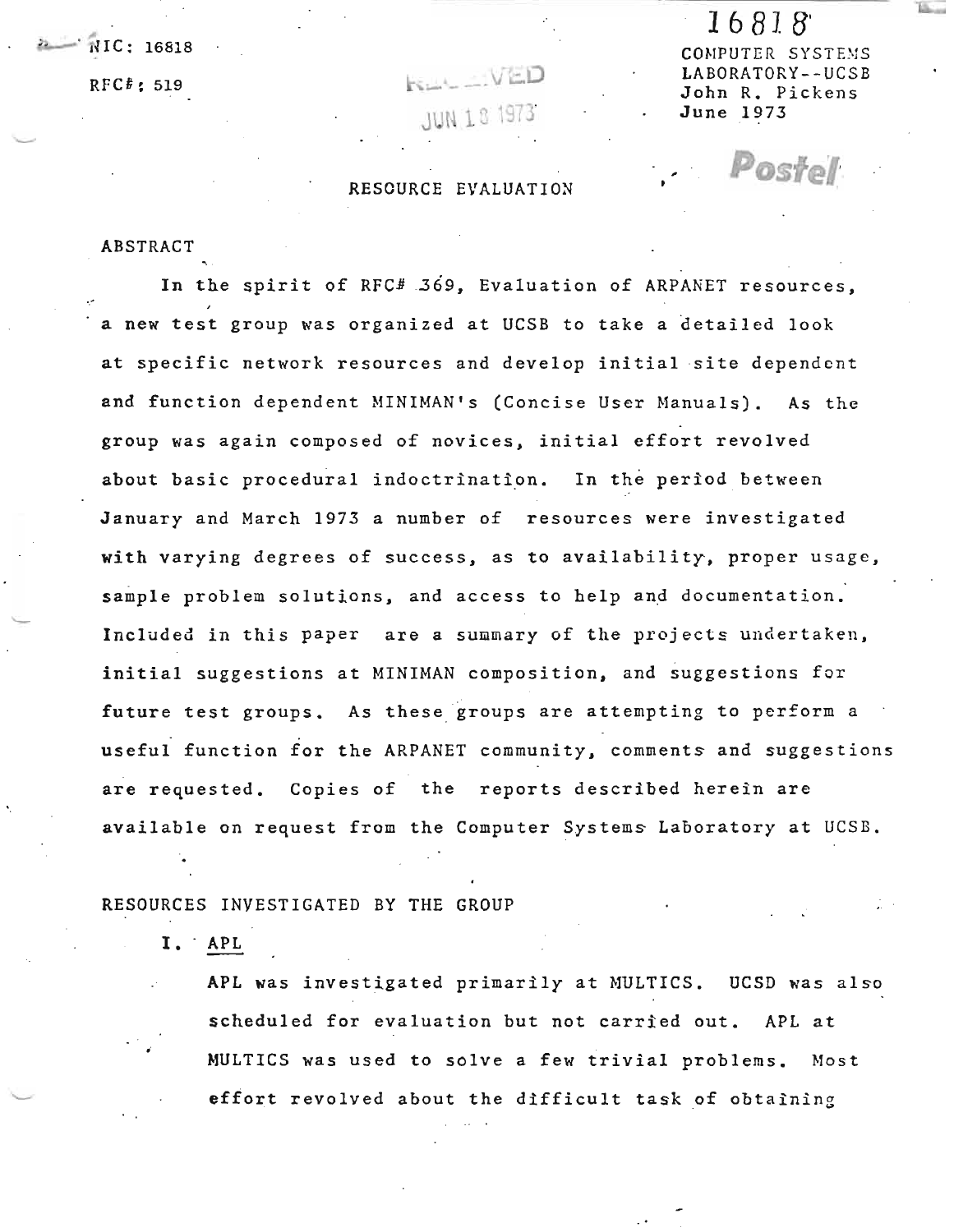any available documentation. The octal codes for APL characters were obtained and mapped into the OLS keyboard. A side goal of the project, the comparison of APL with OLS, was begun but progressed very little.

#### II. BASIC

Basic was investigated at a number of TENEX sites. Differences between sites were pointed out and necessary file manipulation commands were documented. An integration problem was written at one site, sent via FTP to another site, and then run again to show comparative execution times and compatability. Non-PDP/IO sites were investigated but no report was submitted.

#### III. TSO

IBM's Time Sharing Option was exercised at UCLA-CCN. Interesting results were obtained regarding cost and - execution time. Available commands were documented and a PL/l program was written and executed.

#### IV. MIT-MATHLAB

This, the most successful of the projects, involved documentation of  $~he1p$ , file manipulation, and MACSYMA access and an original research project in resource sharing. A recursive problem in pattern recognition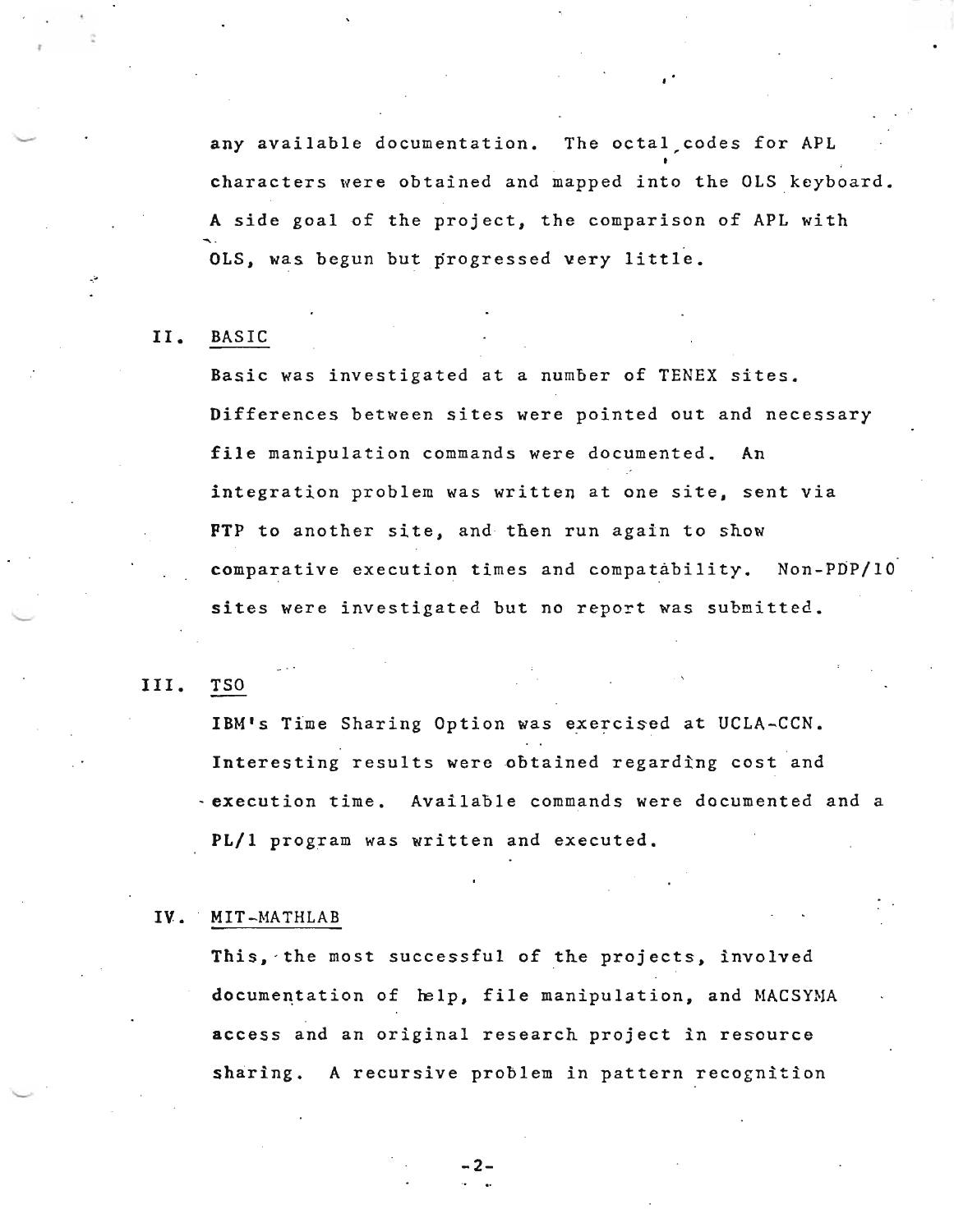and a triple integration were solved to demonstrate MACSYNA generated expressions into user programs on the OLS. More information on this project *is* forthcoming.

#### V. LOCAL USER GUIDE

A first pass network users manual was completed for UCSB users. In it are described console access and settings, character mappings, current servers, users and TIPs, and error conditions. Following minor revisions this guide will be distributed to local users.

 $\ddot{\phantom{0}}$ 

#### VI. LOCAL IMLAC ACCESS TO NETWORK

.Access to network graphics programs was attempted with a local INLAC. Due to the non-uniformity of network IMLACs very little success was obtained. However, a program to . access SRI-ARC's NLS was compiled and loaded from NIC and attempts were made to iron out the bugs. In addition a project was begun to maintain an IMLAC library and compiler locally for network usage. As in the other projects, basic operating procedures were documented.

#### VII. HARVARD GRAPHICS

Several attempts were made to learn of availability of graphics access to organic molecule but no response could be generated. This project was eventually abandoned. synthesis programs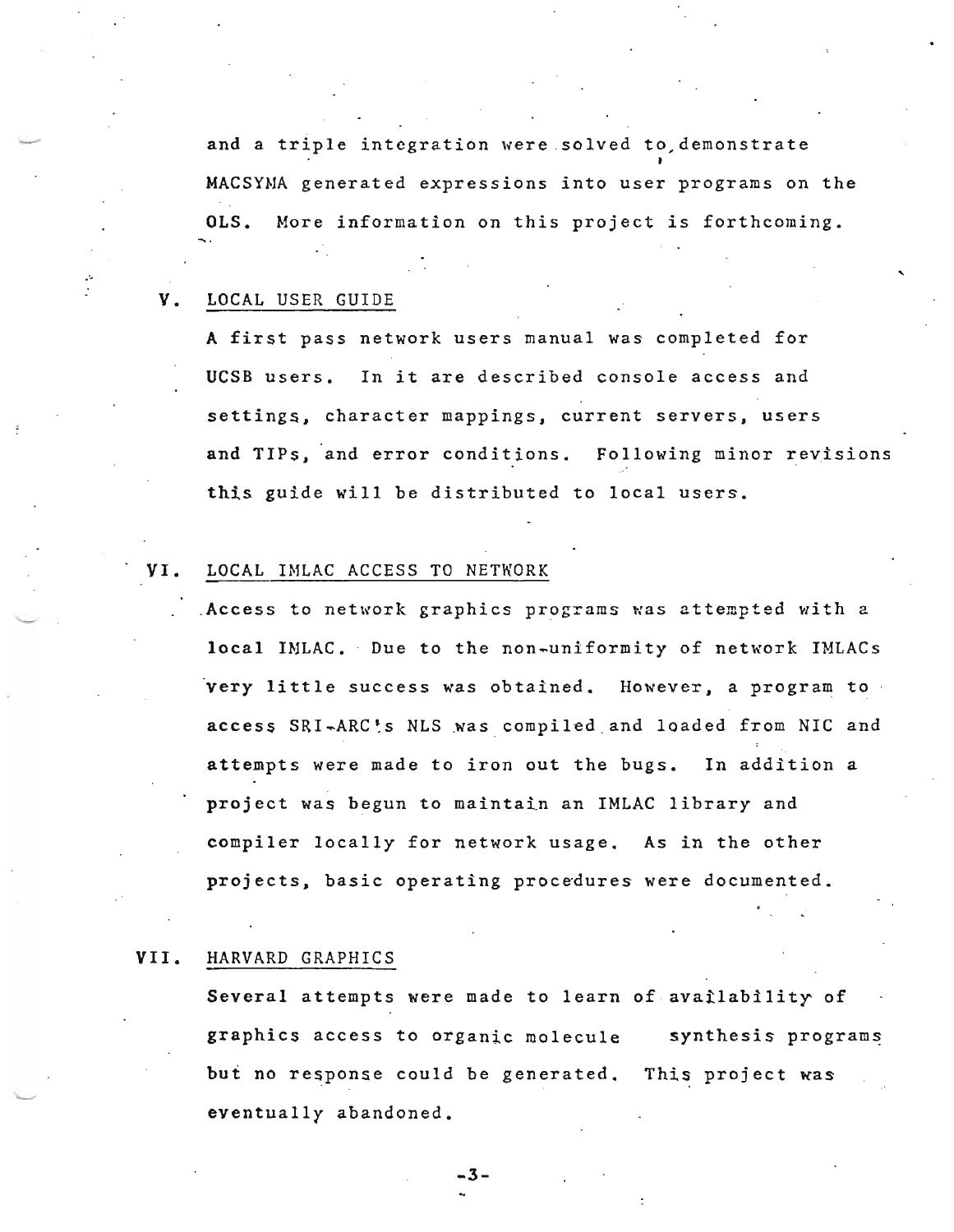#### MINIMAN COMPOSITION

As mentioned in a previous report, concise manuals are needed for network resources so that uniniated users may gain basic familiarity with foreign systems. In addition, manuals which describe specific network wide functions, such as Fortran compilors, are needed if resource sharing is to become a real trait of the ARPANET. For the resources evaluated, each group member submitted two reports analagous to the two types of MINIMANS needed in the network. The headings and format of the reports will be included here to stimulate future discussion on MINIMAN composition.

• I

### REPORT #1: Online Help for [a specific host computer]

- I. Connection, Login, and Optimal TELNET Settings
- II. Help Files
- III. Job Status
- IV. Time of Day
- **V.** Time/Money Used/Left
- VI. Interpersonal Communications
	- A. Console Linking
	- B. Location of Users
	- C. Mail Facilities
	- D. Access to Operator and/or Consultants
- VII. Warnings or Unfriendly User Behavior
- VIII. Useful References and Documentation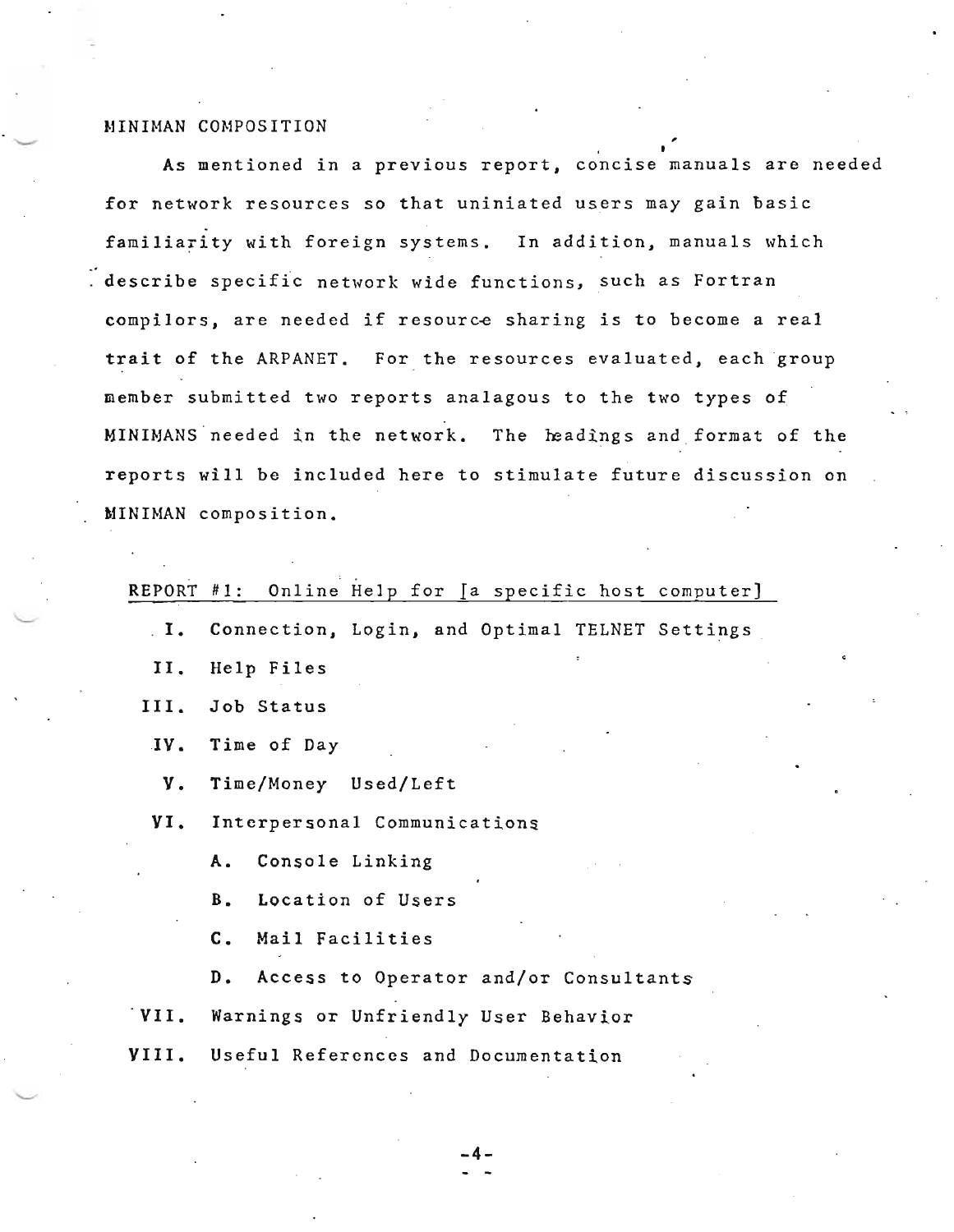REPORT #2: How to Use  $[a]$  specific resource]

I. Table of Contents

II. Access and Usage (or How to Start and Stop)

III. Editing Commands and File Structures

IV. Documentation, Location and Cost

V. Sample Solutions of Significant Problems

VI. Appendices

A. Special Characters and Terminal Settings

B. Similarities and Differences from Site to Site

FUTURE TEST GROUPS

A number of projects are envisioned for future resource evaluators and include:

- 1. Complete evaluation of APL at MULTICS and UCSD with comparison to the On-Line System (OLS).
- 2. Investigate BASIC in depth, network wide.
- 3. Evaluate other symbolic manipulation programs such as REDUCE.
- 4.· Summarize all games available in the network.
- 5. Find and evaluate specific application programs such as ZOG or the weather data base at CCA.

The projects undertaken will be determined in part by local interests. But a serious effort is being made for reports to accompany each evaluation.